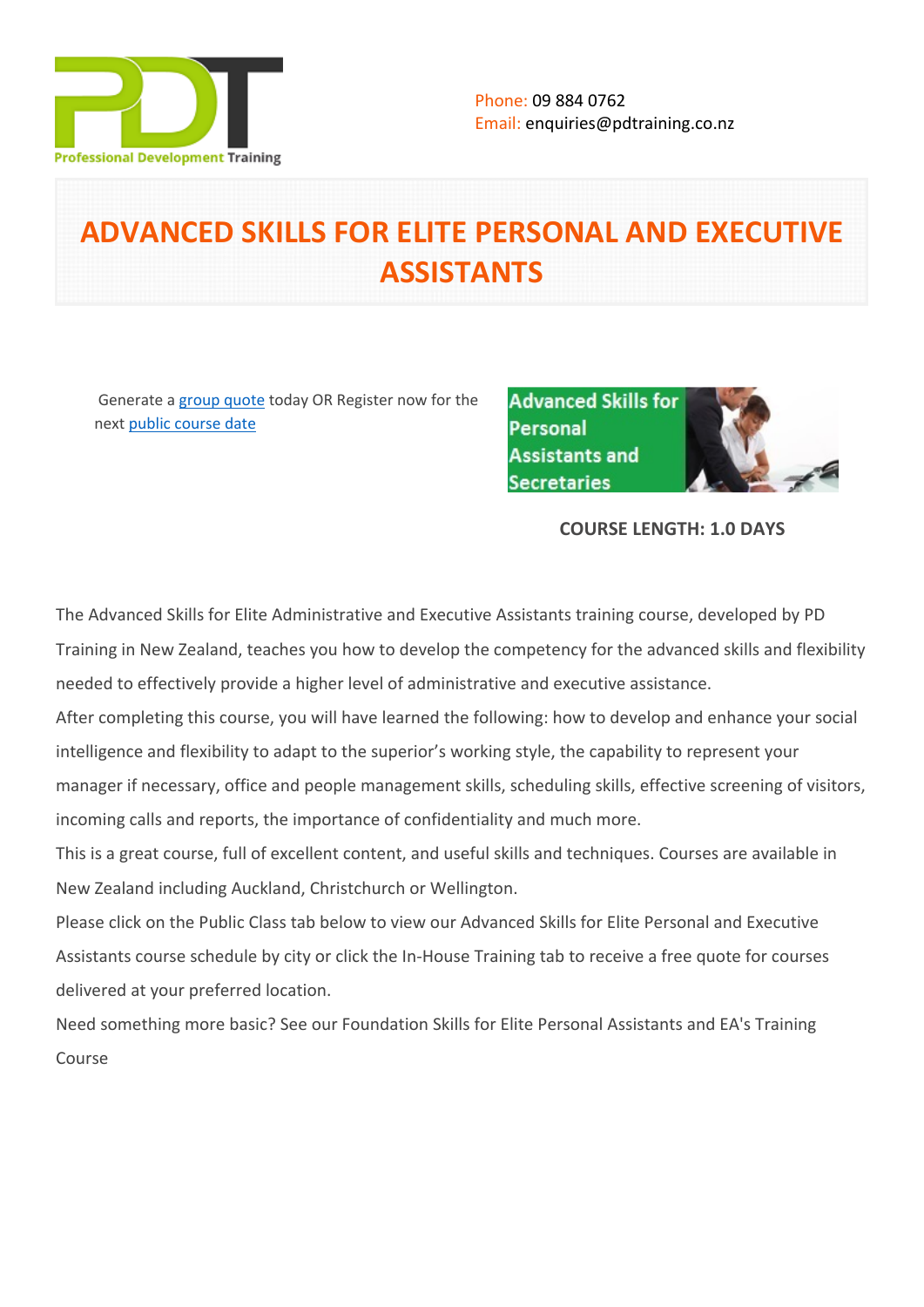# **ADVANCED SKILLS FOR ELITE PERSONAL AND EXECUTIVE ASSISTANTS COURSE OUTLINE**

### **FOREWORD**

During this course in New Zealand, participants engage in learning the theories and practice the duties of a high-level administrative assistant. This interactive course includes activities to enhance learning and the development of practical skills.

This comprehensive course involves the development of skills and knowledge that the job of a

personal/executive assistant demands. These include developing social intelligence, flexibility, content

management skills, people management skills and prioritising tasks.

[Foundation Skills for Elite Personal and Executive Assistants Training Course](https://pdtraining.co.nz/courses/foundation-skills-for-personal-assistants-and-secretaries) 

#### **OUTCOMES**

#### **After completing this course, participants will have learned to:**

- Adapt to the manager's needs and style of working
- Take initiative when needed
- Develop social intelligence
- Develop basic business acumen
- Understand the importance of office management
- Listen actively
- Understand and use social media management
- Handle difficult people and situations

#### **MODULES**

#### **Lesson 1: The Advanced Elite PA and EA**

- Welcome
- Role Defined
- Competencies of an Elite PA/EA
- Reflection

#### **Lesson 2: Working with your Manager**

- REACH Review Communication Evolution Tool
- Ok So That's Thinking and Doing…. How About Communicating?
- Adjusting Your Style for a Better Approach:
- Reflection

# **Lesson 3: Handling Difficult and Demanding People in the workplace**

- Four General Intents Shaping Behaviour
- What Drives Behaviour
- Coping Techniques for Difficult and Demanding Managers

# **Lesson 4: Negotiation with Multiple Managers v's Tasks, Tasks v's Manager's**

- Should I Negotiate or Say 'NO' to the Task
- Should I Say 'YES' to the Person but 'NO' to the Task
- Reflection